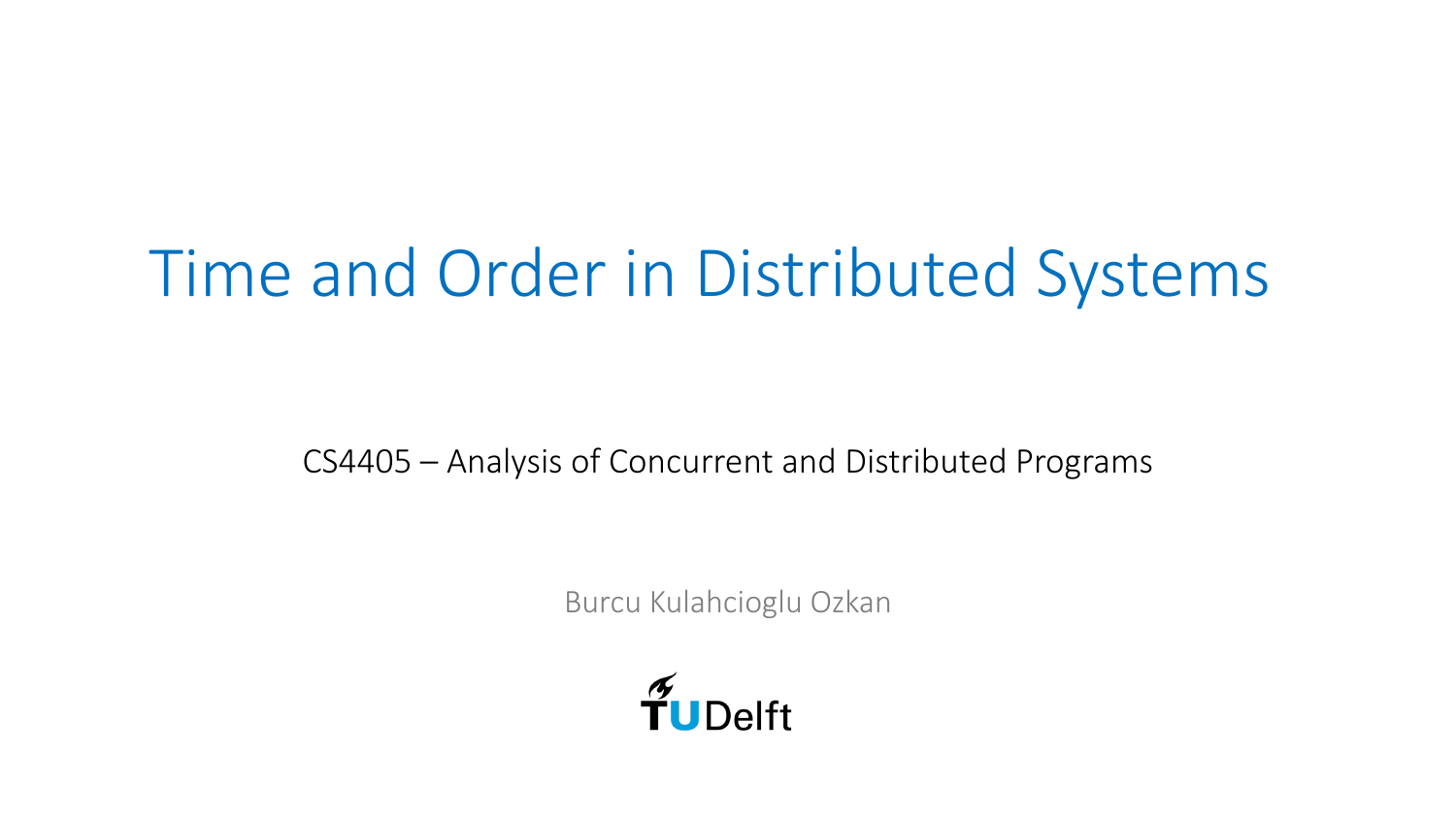## Events in distributed systems

■ Processes operate on their local memory and communicate by exchanging messages:

- A process performs some local computation
- § A process sends a message
- A process receives a message



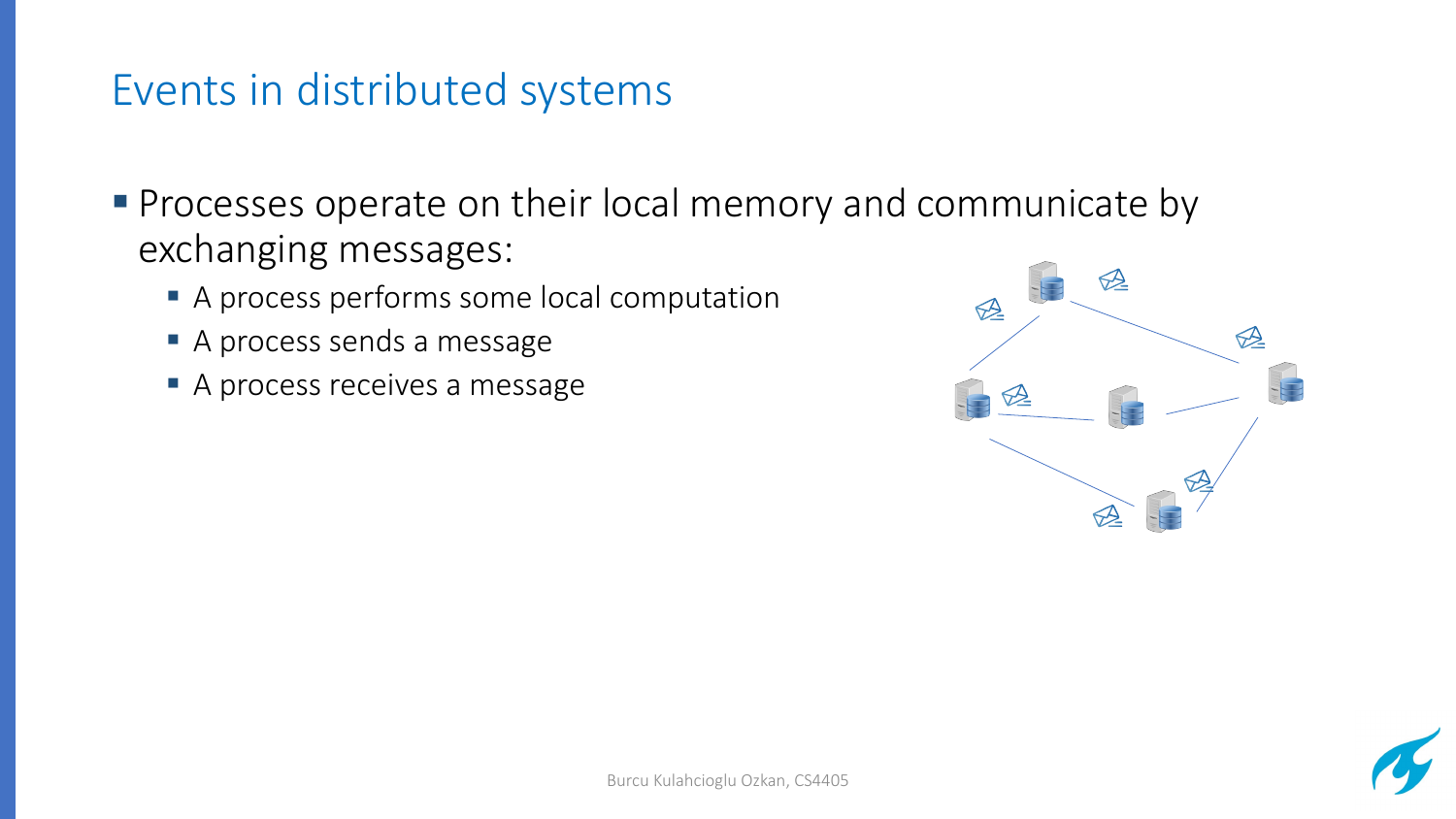# Time and order of events in distributed systems

Why do we need to order the events?

- Encoding history ("happens before" relationships)
- Transactions in a database
- Consistency of distributed data
- Debugging (finding the root cause of a bug)
- $\blacksquare$  . . .

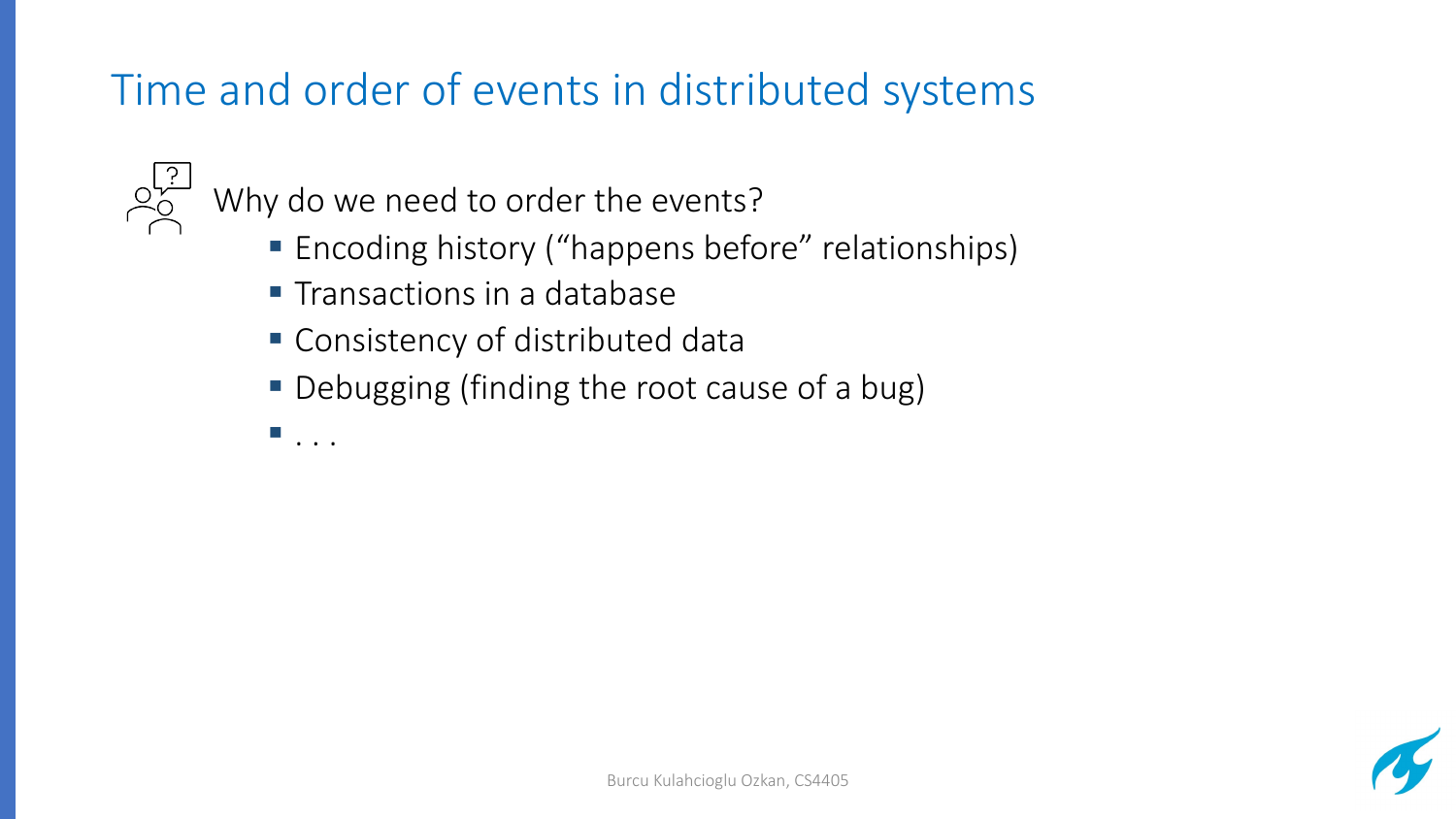## Reminder: Partial vs Total order

Strict partial order:

- **Irreflexivity:**  $\forall a \, -a \leq a$  (items not comparable with self)
- **Transitivity:** if  $a \leq b$  and  $b \leq c$  then  $a \leq c$
- Antisymmetry: if  $a \leq b$  and  $b \leq a$  then  $a = b$

Strict total order:

An additional property:  $\forall a, b, a \leq b \lor b \leq a \lor a = b$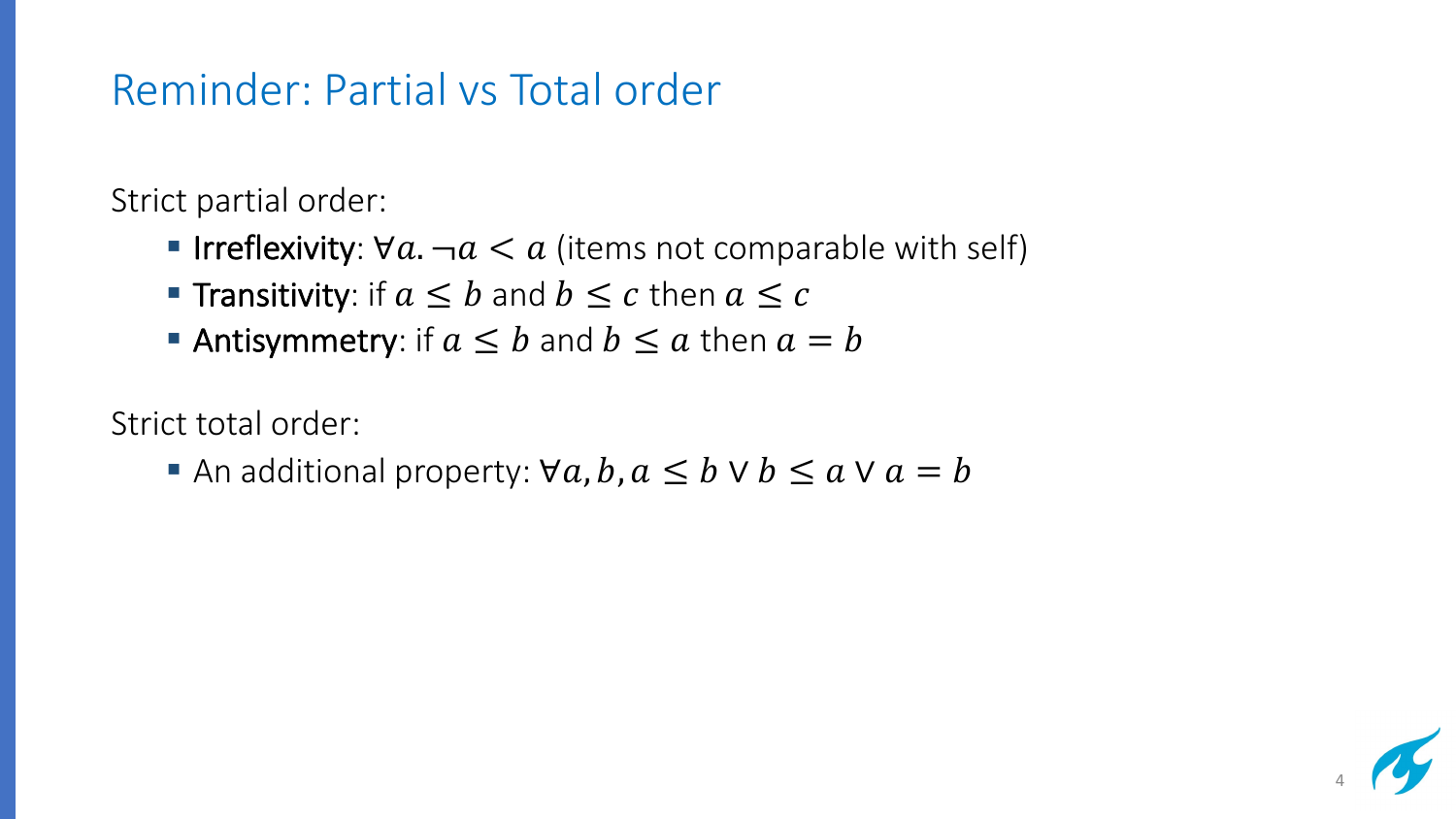## Time in centralized vs distributed systems

- Centralized systems: System calls to kernel, monotonically increasing time values.
- Distributed systems: Achieving agreement on time is not trivial!



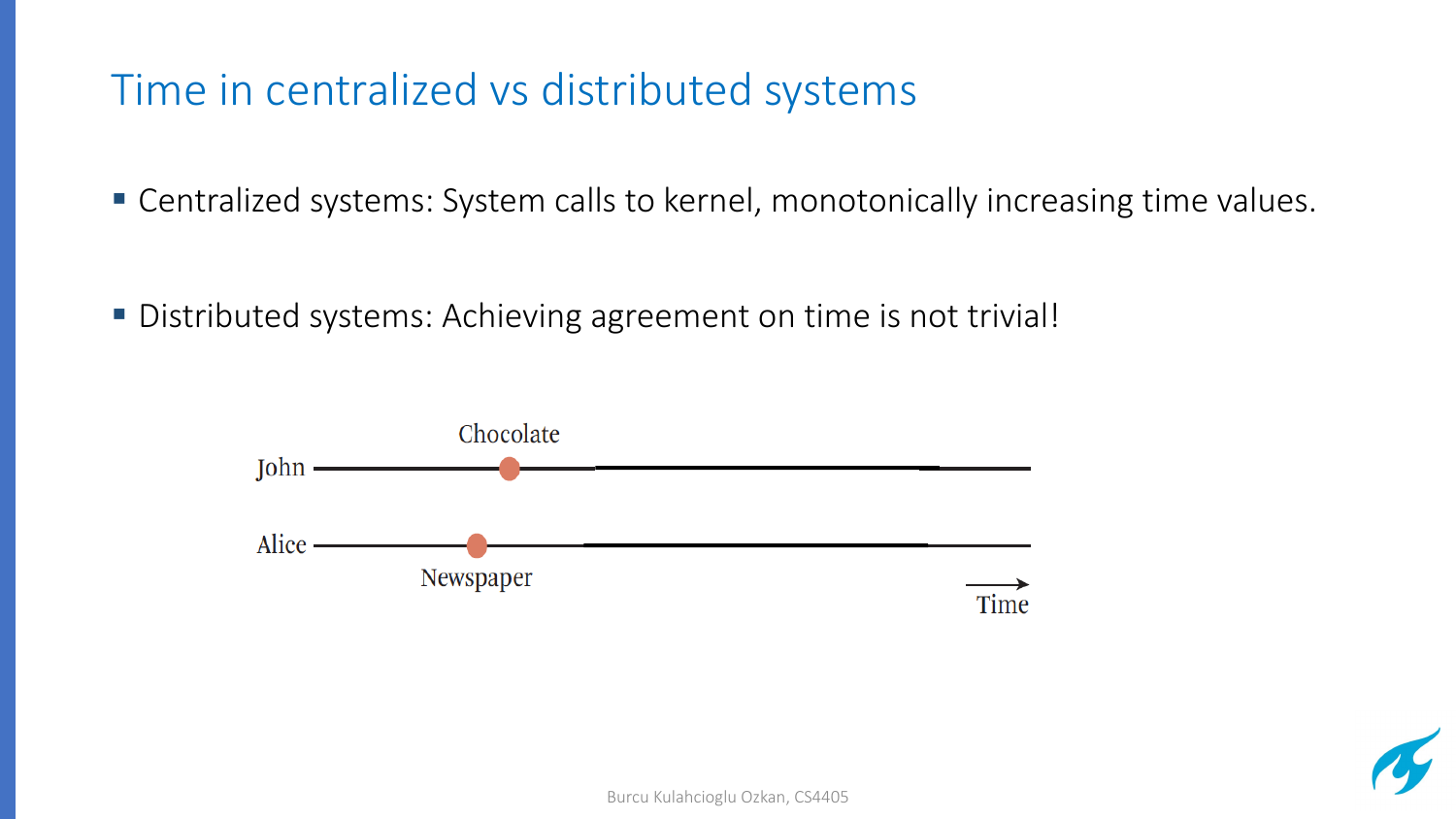## Logical time

- Idea: Instead of using the precise clock time, capture the events relationship between a pair of events
- Based on causality: If some event possibly causes another event, then the first event happened-before the other





Leslie Lamport Massachusetts Computer Associates, Inc.

CACM, 1978



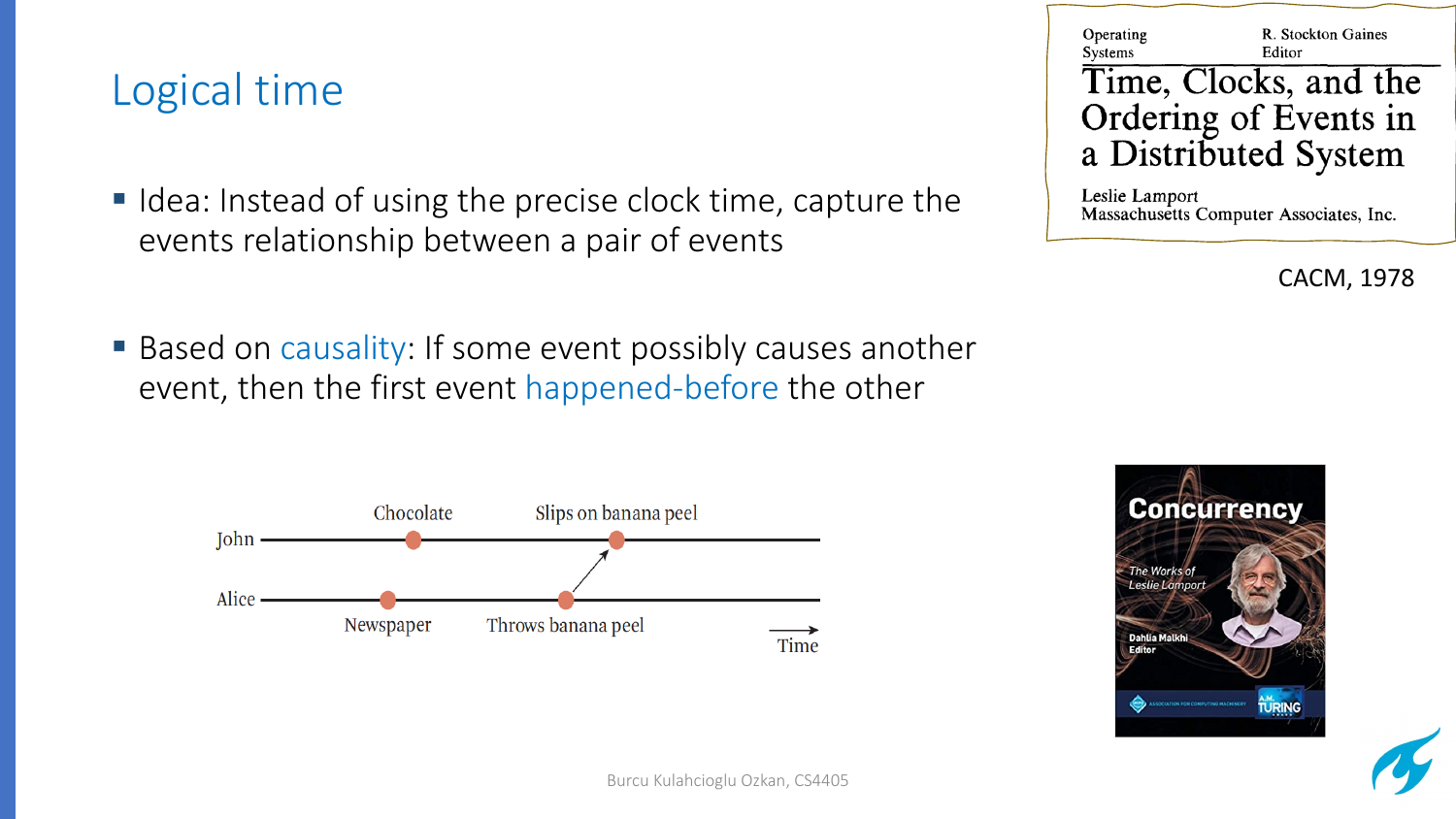## Happens-before relation between events

Happens-before relation captures dependencies between events:

- **•** If  $a$  and  $b$  are events in the same node, and  $a$  occurs before  $b$ , then  $a \rightarrow b$
- **•** If  $\alpha$  is the event of sending a message and  $\dot{b}$  is the event of receiving that message, then  $a \rightarrow b$
- $\blacksquare$  The relation is transitive.

It is a strict partial order: it is irreflexive, antisymmetric and transitive.

Two events not related to happened-before are *concurrent*.



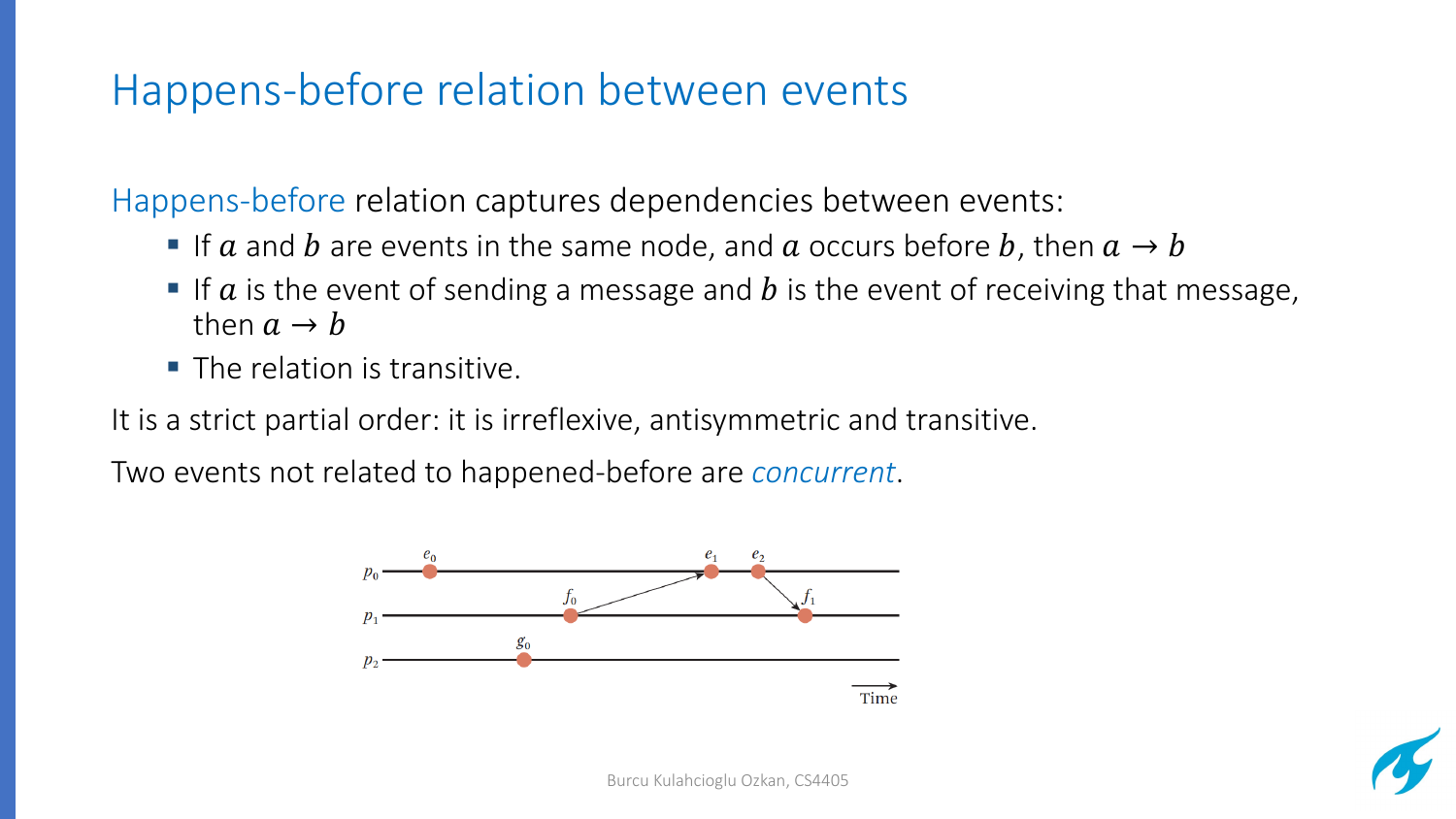#### Lamport timestamps

Lamport introduced the eponymous logical timestamps in 1978:

- Each individual process p maintains a counter:  $LT(p)$ .
- When a process  $p$  performs an action, it increments  $LT(p)$ .
- When a process p sends a message, it includes  $LT(p)$  in the message.
- When a process  $p$  receives a message from a process  $q$ , that message includes the value of  $LT(q)$ ; p updates its  $LT(p)$  to the max( $LT(p)$ ,  $LT(q)$ ) + 1

For two events a and b, if  $a \to b$ , then  $LT(a) < LT(b)$ .



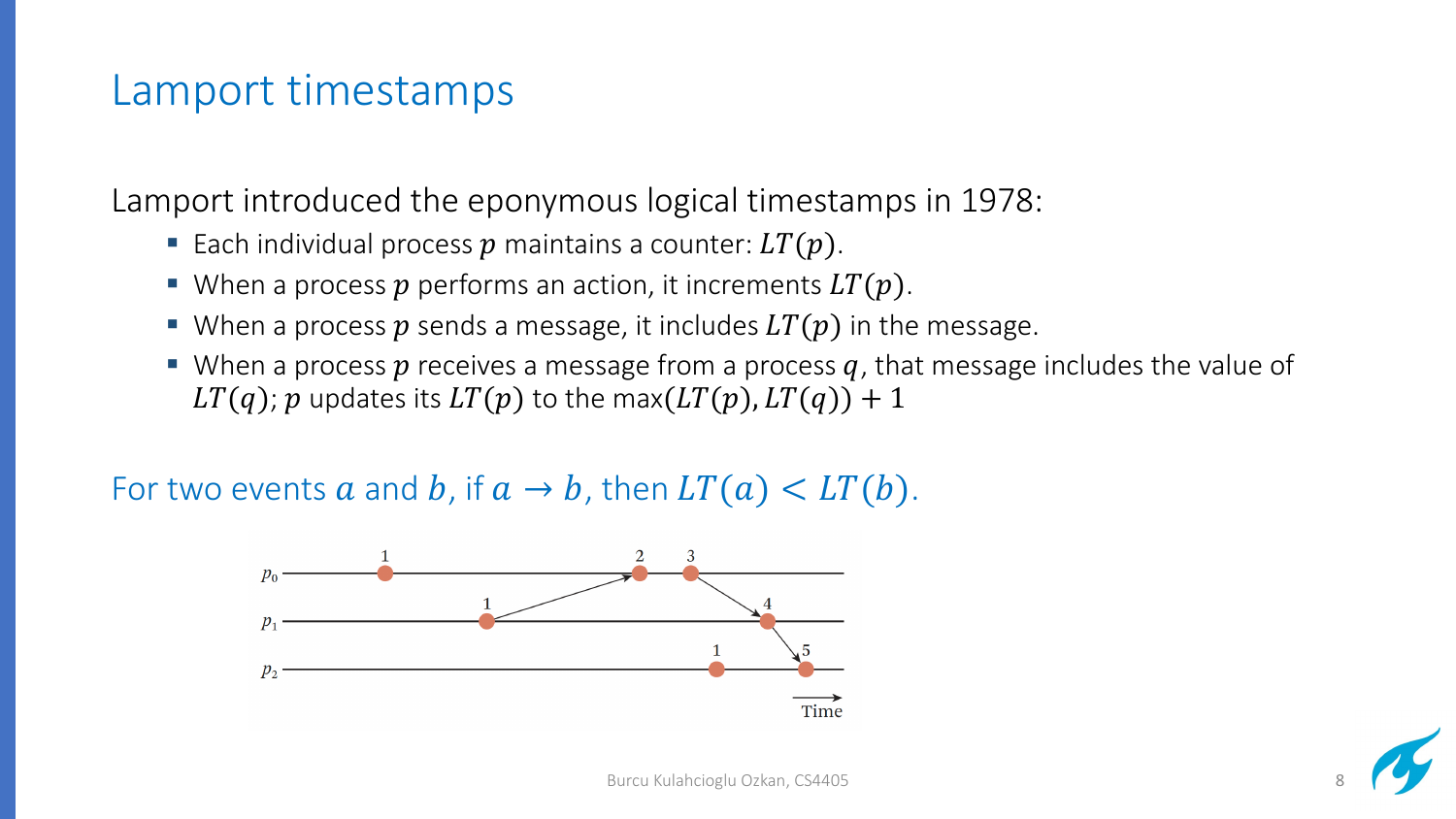#### Lamport timestamps

For two events a and b, if  $a \rightarrow b$ , then  $LT(a) < LT(b)$ .



If  $LT(a) < LT(b)$ , then it does not mean that  $a \rightarrow b$ .

Why?

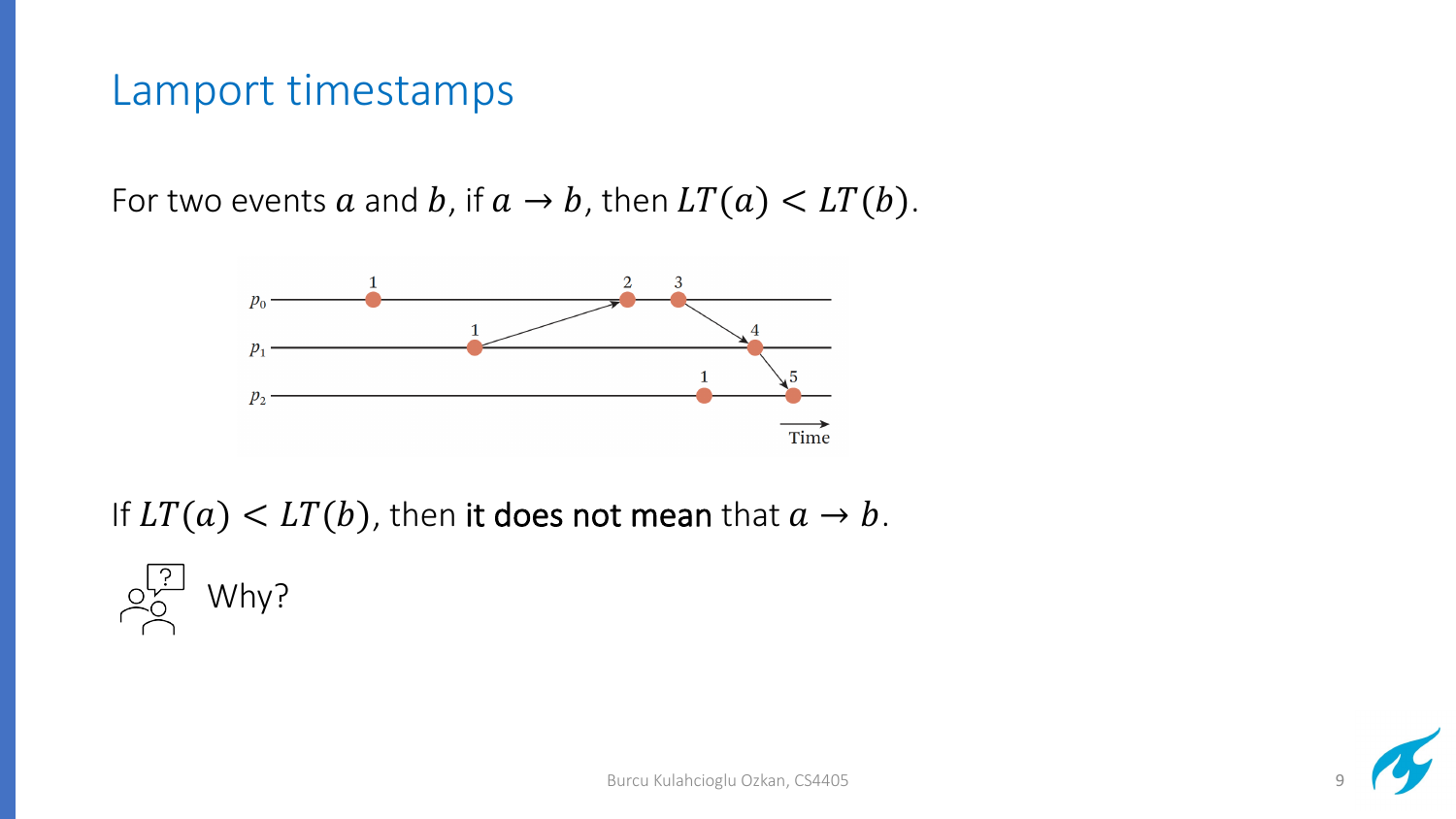## Why is the LT invariant not symmetric?

Another example scenario with 4 nodes that exchange events: Initial state of timestamps:  $[A(0), B(0), C(0), D(0)]$ E1. A sends to  $C: [A(1), B(0), C(0), D(0)]$ E2. C receives from  $A: [A(1), B(0), C(2), D(0)]$ E3. C sends to  $A: [A(1), B(0), C(3), D(0)]$ E4. A receives from  $C: [A(4), B(0), C(3), D(0)]$ E5. *B* sends to *D*:  $[A(4), B(1), C(3), D(0)]$ E6. *D* receives from  $B: [A(4), B(1), C(3), D(2)]$ 

At this point,  $LT(E6) < LT(E4)$ , but it does not mean that  $E6 \rightarrow E4!$ Events 4 and 6 are independent.

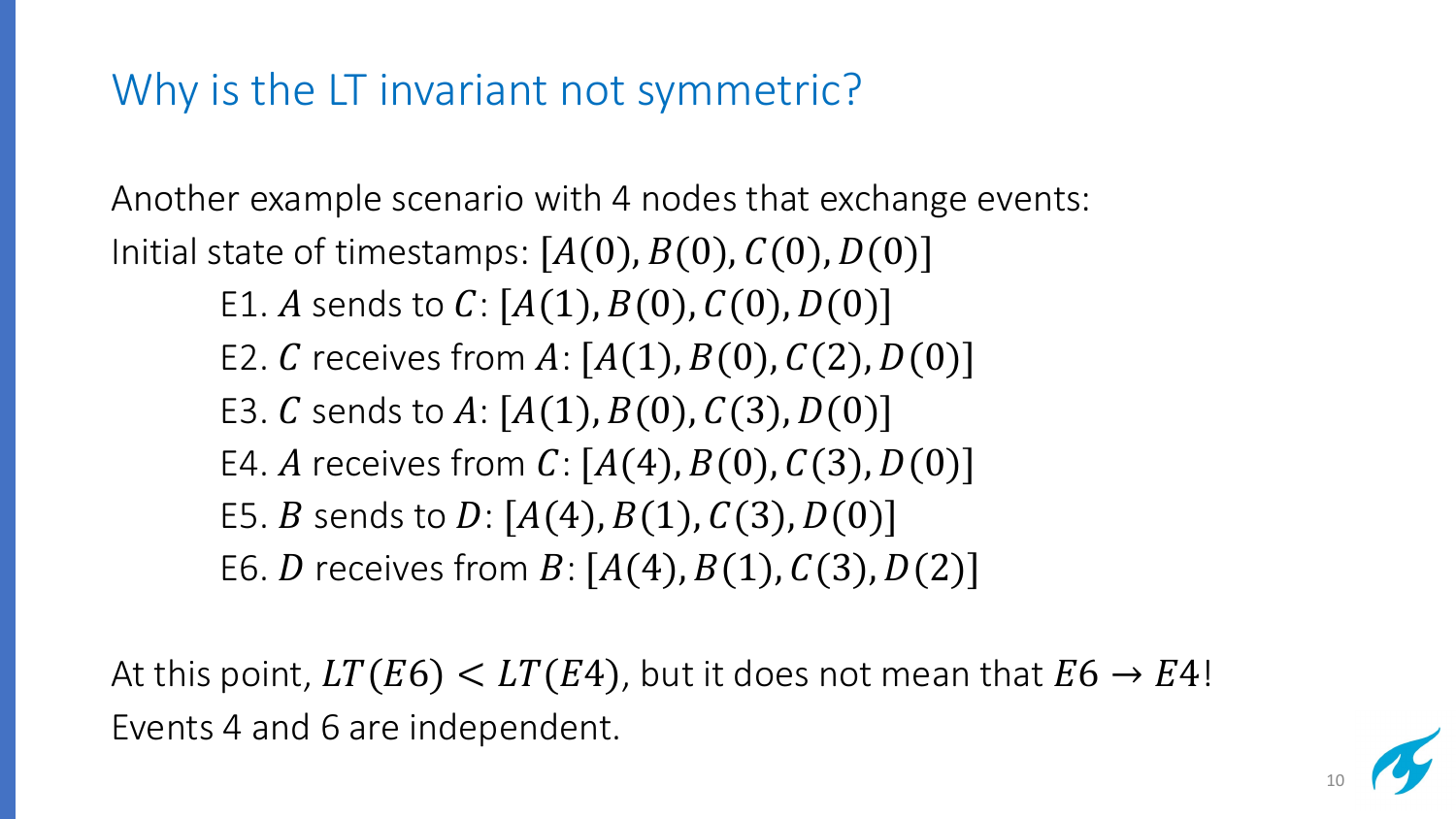## Vector Clocks

Vector clocks can maintain causal order.

On a system with N nodes, each node i maintains a vector  $V_i$  of size N.

- $V_i[i]$  is the number of events that occurred at node i
- $\bullet$   $V_i[j]$  is the number of events that node *i* knows occurred at node *j*

All nodes vector clocks start at [0, …, 0]

They are updated as follows:

- **Local events increment**  $V_i[i]$
- When *i* sends a message to *j*, it includes  $V_i$
- When *j* receives  $V_i$ , it updates all elements of  $V_i$  to  $V_i[a] = \max(V_i[a], V_i[a])$

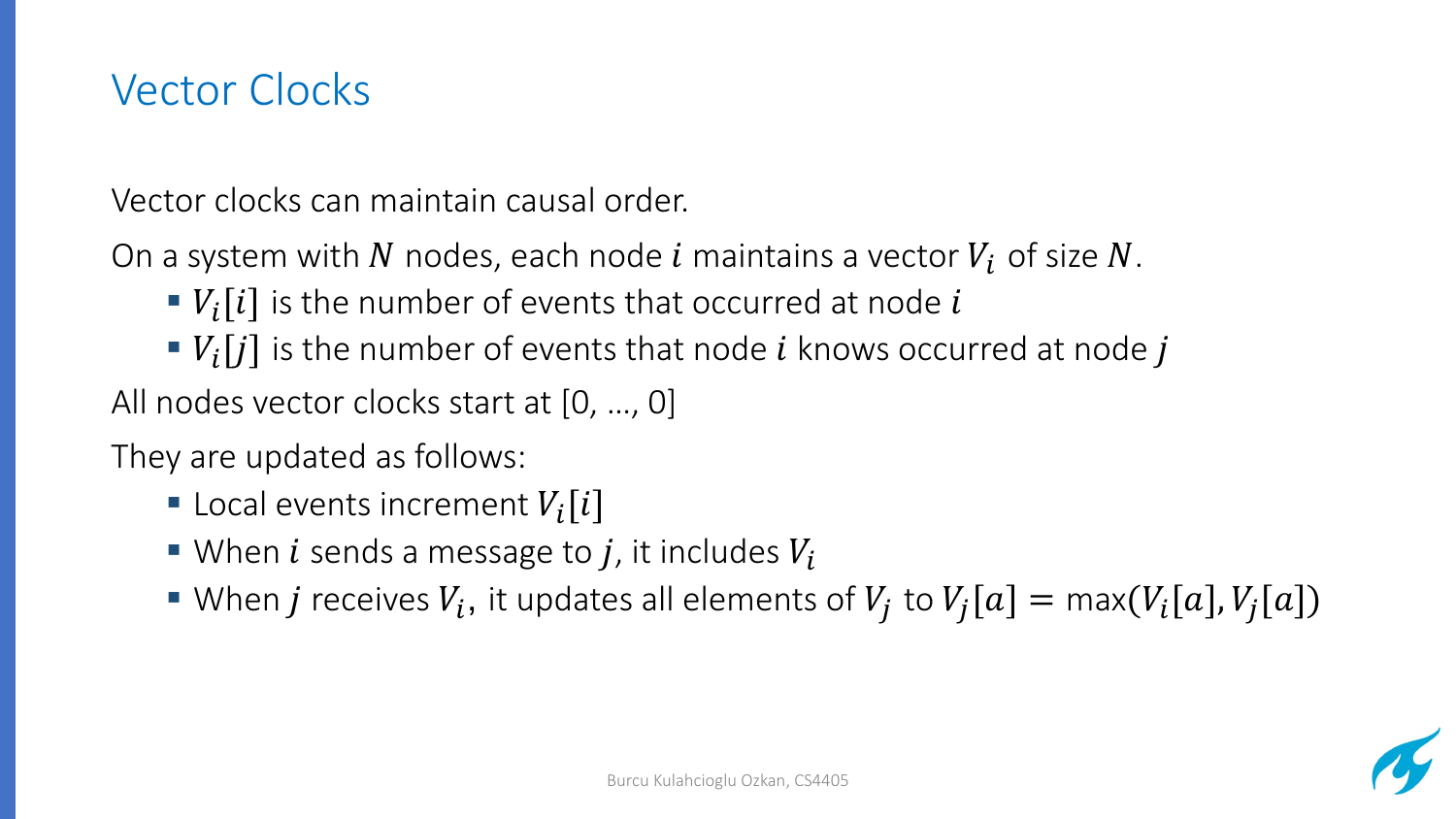## Vector clocks

Initial state of timestamps:  $[A(0, 0, 0, 0), B(0, 0, 0), C(0, 0, 0, 0), D(0, 0, 0, 0)]$ E1. A sends to C:  $[A(1, 0\ 0\ 0), B(0, 0, 0, 0), C(0, 0, 0, 0), D(0, 0, 0, 0)]$ E2. C receives from  $A:[A(1, 0 0 0), B(0, 0, 0, 0), C(1, 0, 1, 0), D(0, 0, 0, 0)]$ E3. C sends to  $A:[A(1, 0 0 0), B(0, 0, 0, 0), C(1, 0, 2, 0), D(0, 0, 0, 0)]$ E4. A receives from  $C:[A(2, 0 2 0), B(0, 0, 0, 0), C(1, 0, 2, 0), D(0, 0, 0, 0)]$ E5. B sends to  $D: [A(2, 0 2 0), B(0, 1, 0, 0), C(1, 0, 2, 0), D(0, 0, 0, 0)]$ E6. D receives from  $B:[A(2, 0 2 0), B(0, 1, 0, 0), C(1, 0, 2, 0), D(0, 1, 0, 1)]$ 

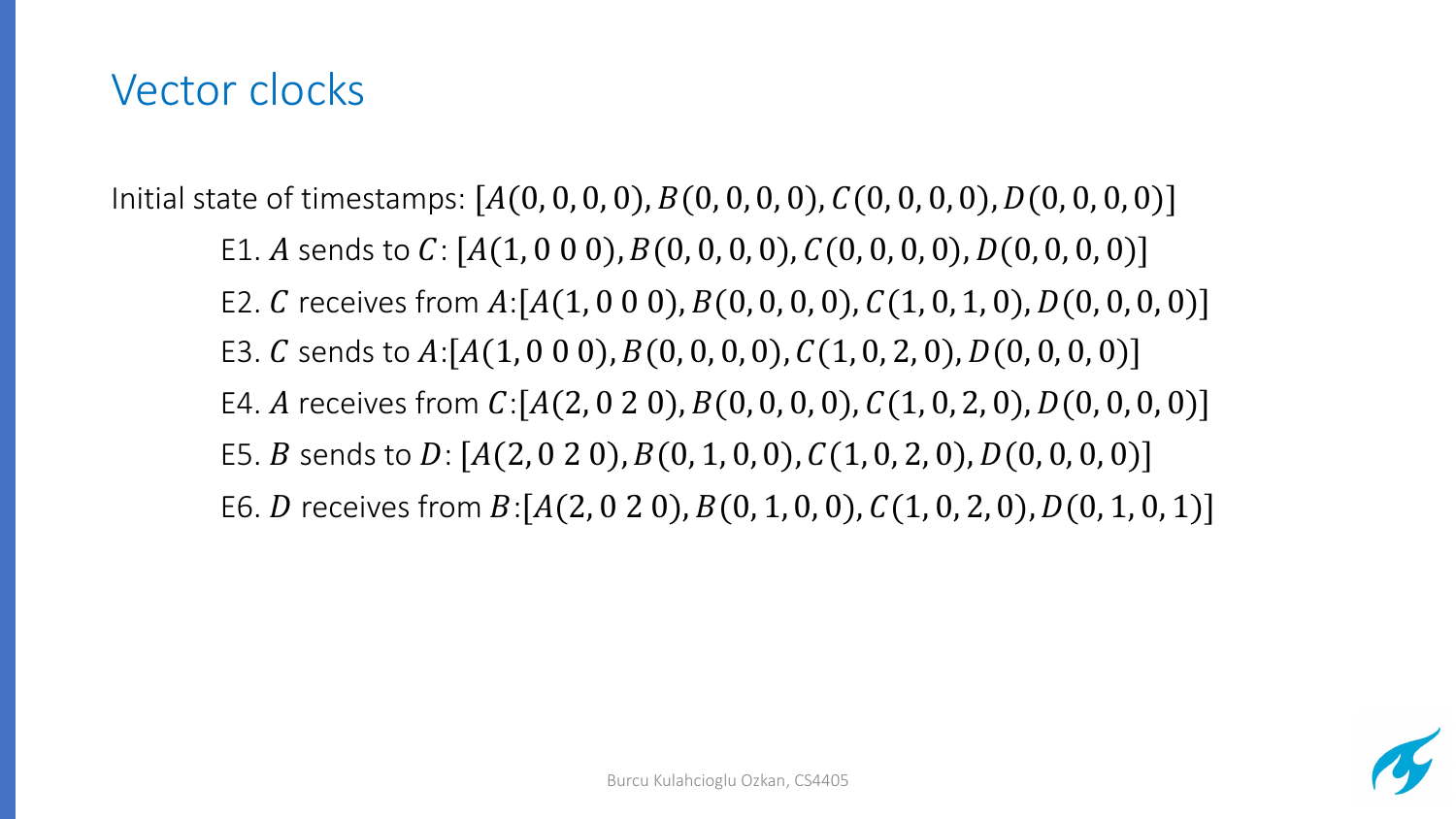## Vector clock guarantees

- Gomparing vec[tor clocks:](http://www.bailis.org/blog/causality-is-expensive-and-what-to-do-about-it/) Given  $V_i$  and  $V_j$ :
	- $V_i = V_j$  iff  $V_i[k] = V_j[k]$  for all k
	- $V_i \leq V_j$  iff  $V_i[k] \leq V_j[k]$  for all k
	- Goncurrency)  $V_i$  ||  $V_j$  otherwise
- For two events  $a$  and  $b$  and their vector clocks  $VC(a)$ 
	- if  $a \to b$ , then  $VC(a) < VC(b)$
	- **•** if  $VC(a) < VC(b)$ , then  $a \rightarrow b$

Vector clocks are expensive to maintain: they require  $O($ exchanged with each communication.

- However, we cannot do better than  $O(n)$